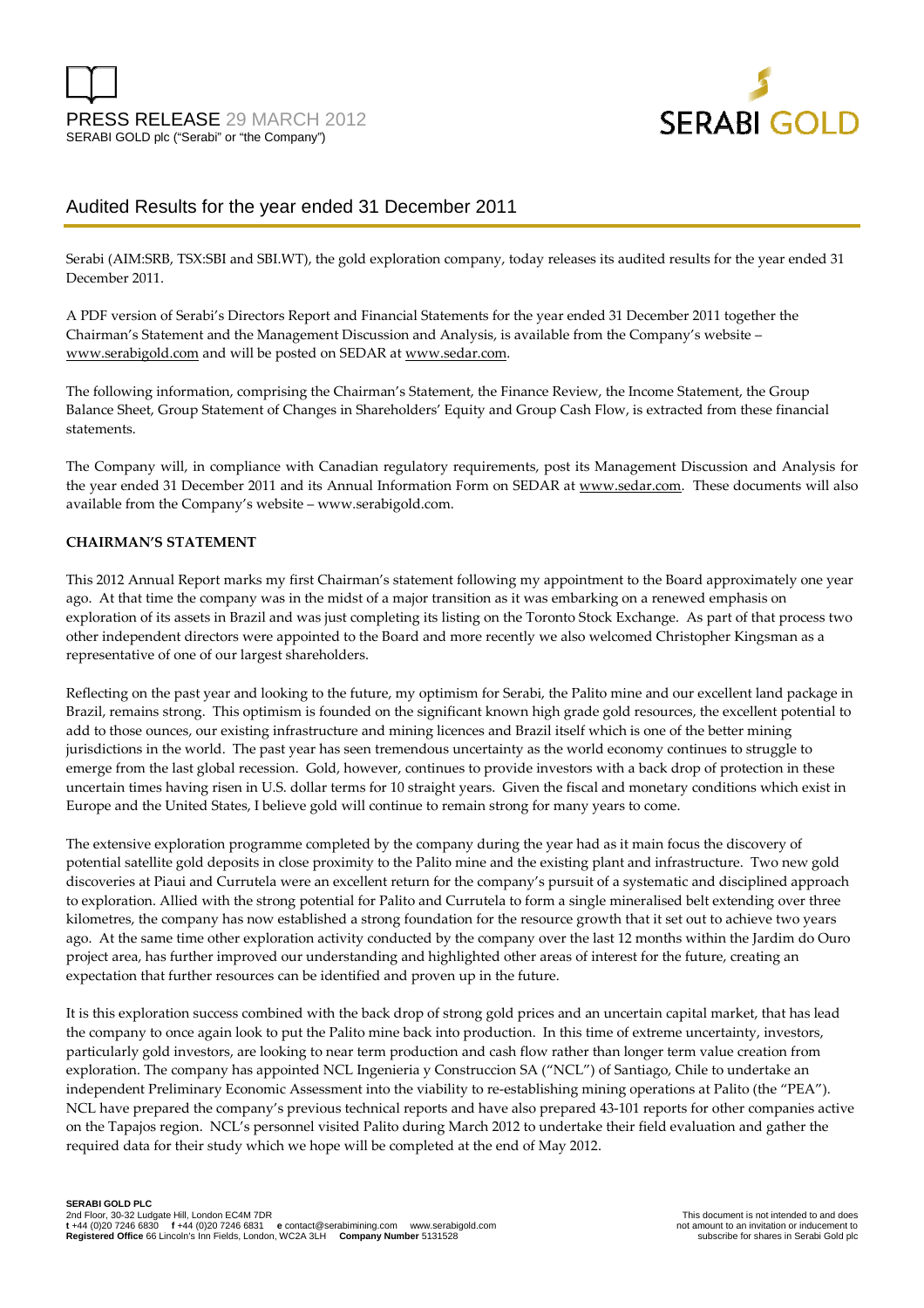

The successful share placement completed in January of this year provided the funding to undertake this PEA and was well supported by our two major shareholders, Eldorado Gold Corporation and Greenwood Investments Limited and demonstrated that there is strong support for the Board's strategy. The placing also saw Fratelli Investments Limited, an investment group with strong South American connections, take a significant equity position in the company.

With the current gold prices and the decision to focus on selective mining rather than the bulk mining methods that were deployed at Palito in the past we are confident that NCL's report will be positive and subject to securing the required finance on a timely basis we would be looking to have the mine back in commercial production during 2013. We continue to believe that the Tapajos region in Northern Brazil has the potential to host many more producing gold assets and it is the company's desire to be an active participant in any regional consolidation that will allow one or more companies to achieve the synergies and economies of scale to create substantial shareholder value for all.

I would like to thank all our employees and directors for their hard work last year. In particular I would like to thank Mike Hodgson and Clive Line for their exceptional efforts over the last twelve months on many fronts as a result of which the company is now poised to become a gold producer once again. I truly believe the best is yet to come at Serabi and want you to know your continued support is more important than ever.

#### **FINANCE REVIEW**

The data included in the selected annual information table below is taken from the Company's annual audited financial statements which were prepared in accordance with International Financial Reporting Standards in force at the reporting date and their interpretations issued by the International Accounting Standards Board ("IASB") and adopted for use within the European Union (IFRS) and with IFRS and their interpretations issued by the IASB. There are no material differences on application to the Group. The consolidated financial statements have also been prepared in accordance with those parts of the Companies Act 2006 applicable to companies reporting under IFRS.

|                                            | 2011            | 2010            | 2009            |
|--------------------------------------------|-----------------|-----------------|-----------------|
|                                            | US\$            | US\$            | US\$            |
| Revenues                                   | 3,807           | 1,229,551       | 5,512,804       |
| Net loss                                   | (5,935,823)     | (5,980,011)     | (9,990,502)     |
| Net loss per share (basic and diluted)     | $(10.01)$ cents | $(15.21)$ cents | $(61.55)$ cents |
| Total current assets                       | 3,309,822       | 11,174,647      | 7,030,342       |
| Development and deferred exploration costs | 16,648,884      | 9,797,406       | 6,880,038       |
| Property plant and equipment               | 28,266,092      | 33,951,140      | 35,327,788      |
| Total assets                               | 48,224,798      | 54,923,193      | 49,238,168      |
| <b>Total liabilities</b>                   | 4,940,318       | 10,571,375      | 6,033,451       |
| Equity shareholders' funds                 | 43.284.480      | 44,351,818      | 43.204.717      |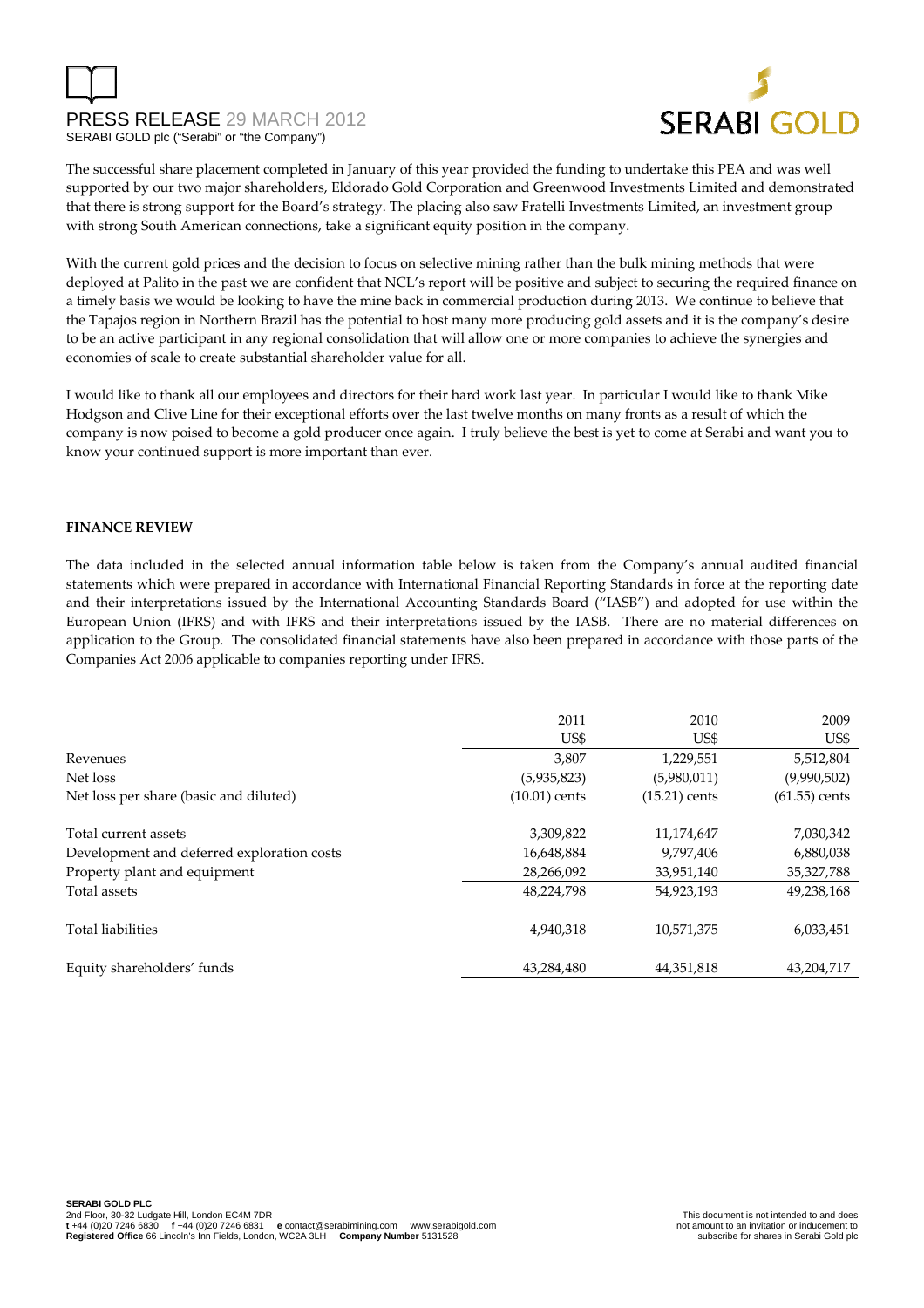



#### **Results of Operations**

.

#### *Financial year ended 31 December 2011 compared to the financial year ended 31 December 2010*

For the twelve month period ended 31 December 2011 the Company showed a 1% reduction in its net loss and recorded a net loss of US\$5,935,823 (10.01 US cents per share) compared to a net loss of US\$5,980,011 (15.21 US cents per share) for the comparative period last year

For the twelve months to 31 December 2011 there has been an increase in administration costs of US\$619,795 in comparison with the 2010 financial year which has been offset by the recovery of US\$540,000 of prior period costs following settlement of a claim against one of the Company's suppliers. As already noted mining operations which had been taking place for the first six months of 2010 were suspended at the end of June 2010 since which time all mining operations have remained suspended. A gross loss of US\$1,187,195 was incurred in the twelve months ended 31 December 2010 relating to costs associated with the maintenance of the Palito Mine site and equipment which compares to a gross loss for the current twelve month period ended 31 December 2011 of US\$567,705. These costs that have been expensed during the year relate primarily to operating costs of the crushing plant as the company has been crushing old waste rock stockpiles for use in rehabilitation and remediation of the mine site. In addition the company has generated some US\$450,000 of income from the sale of some of this material for use in road construction projects in the near vicinity. All other areas of the plant have remained on care and maintenance and other site costs are directly related to the exploration activity that was being undertaken at Palito during the period and accounted for as exploration expenditure.

At the corporate level administration costs have increased primarily as a result of higher staffing charges which account for US\$285,000 of the increase. This increase reflects the higher remuneration for executive management compared with 2010, including a bonus relating to performance in 2010, of which two thirds was settled by the issue of shares paid in the first quarter and the remuneration of the new non-executive directors who were appointed at the end of March 2011.

The company also incurred additional costs in the areas of professional fees, investor relations and travel in 2011 compared to 2010. These reflect a combination of factors but notably the initial public offering of the Company's shares on the TSX, increased investor marketing and attendance at investor shows, the increased exploration activity of the Company during the calendar year and the creation of the new website. These expenditures account for a further US\$208,000 of the year on year costs increases.

A provision of US\$142,438 has been recorded against the recoverability of certain state taxes representing 20% of the total amount due. The company has also recorded a provision of US\$129,264 in respect of past indirect tax liabilities which whilst not assessed could become payable.

 In Brazil administration costs for the twelve months to 31 December 2011 overall have remained in line with those of the 2010 financial year notwithstanding the increase in exploration activity levels that has occurred during the year.

The Company also incurred as unrealised exchange loss of US\$5.0 million during the twelve month period ended 31 December 2011 compared with an unrealised exchange gain of US\$1.6 million in the corresponding period for 2010. These unrealised losses or gains arise from the need to translate the accounts of the Company's Brazilian subsidiary, which are maintained in Brazilian Reais, into US Dollars using prevailing period exchange rates. As a result of the relative weakness of the Brazilian Real as at 31 December 2011 at which time the exchange rate against the US Dollar was 1.8758 compared with the period end rate at 31 December 2010 of 1.6662, this has resulted in notional exchange losses being incurred particularly in respect of the Fixed and Deferred Assets held by that subsidiary. Since 31 December 2011 the Brazilian Real has fluctuated against the US dollar and having been a low as 1.70 the exchange rate is currently around 1.80 to the US Dollar.

#### *Three month period ended 31 December 2011 compared to the three month period ended 31 December 2010*

For the three month period ended 31 December 2011 the Company recorded a net loss of US\$1,890,862 (2.96 US cents per share) compared to a net loss of US\$2,005,738 (4.48 US cents per share) for the comparative period last year. The decreased loss of US\$114,876 results primarily from reduced operating expenses at the Palito Mine which were down to US\$103,429 for the quarter end 31 December 2011 compared with US\$511,257 for the corresponding period in 2010. Overall administration costs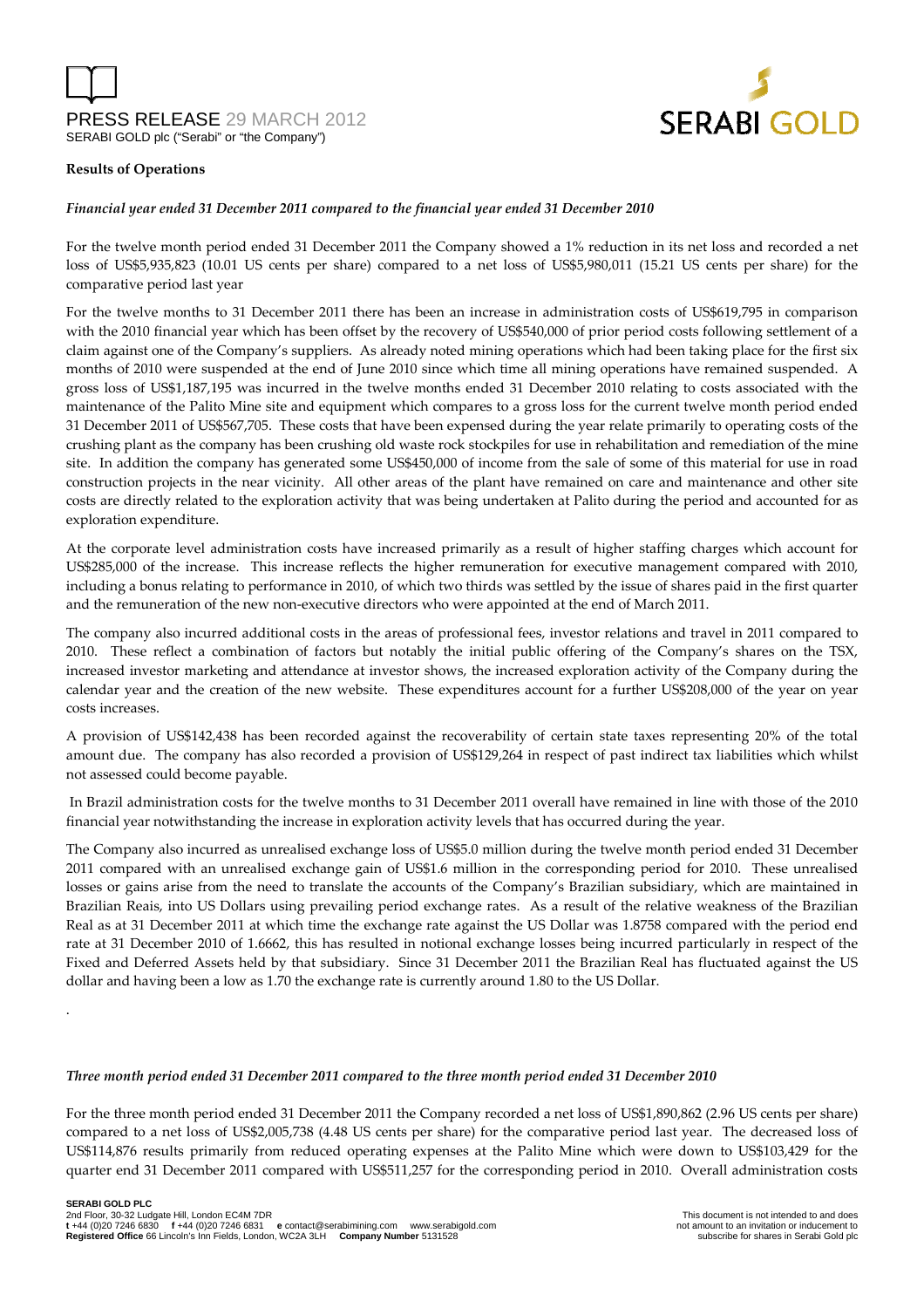

were also reduced by US\$89,994 from US\$863,506 in the quarter ended 31 December 2010 to US\$773,512 in the quarter ended 31 December 2011.

The company has incurred an increased level of finance related costs which have increased to US\$432,312 for the quarter ended 31 December 2011, compared with US\$58,207 in the corresponding quarter of 2010. Of this increase however US\$334,637 represents the finance related element of an increase in the provision for rehabilitation upon eventual abandonment of the Palito site. Of this charge US\$367,203 relates to changes in inflation and timing assumptions whilst a change in the discount factor used has reduced the overall charge by US\$32,566. Whilst no changes have been made to the underlying costs estimates which are prepared in Brazilian Reais, the provision has been increased by US\$100,000 resulting from a combination of the discount factors and exchange rates used to compute the required financial provision in accordance with International Accounting Standard 37. The movement in the provision resulting from exchange rate movements has been accounted for as a movement in the Translation Reserve. The operating loss (before interest and foreign exchange) was US\$1,554,525 for the 3 month period ended 31 December 2011 compared with a loss of US\$1,951,616 for the corresponding period in 2010.

Mining operations which had been taking place for the first six months of 2010 were suspended at the end of June 2010 since which time all mining operations have remained suspended. A gross loss of US\$453,614 was incurred in the three months ended 31 December 2010 relating to costs associated with the maintenance of the Palito Mine site and equipment which compares to a gross loss for the current three month period ended 31 December 2011 of US\$103,429. The costs for the fourth quarter of 2011 have primarily related to the operating costs of the crushing plant. All other areas of the plant have remained on care and maintenance and other site costs are directly related to the exploration activity that was being undertaken at Palito during the period and accounted for as exploration expenditure.

Administration costs for the quarter ended 31 December 2011 decreased from US\$863,506 in 2010 to US\$773,512 for the corresponding quarter in 2011, a reduction of US\$89,994. There has been a significantly reduced level of provision required for settlement of employment claims, down from \$374,000 in the quarter to 31 December 2010 to only US\$11,000 in the corresponding quarter for 2011 which has in part been offset by a provision of US\$142,438 that the Company has recorded in respect of indirect taxes recoverable from the State of Para. At a corporate level administration costs for the three months ending 31 December 2011 increased by about US\$100,000 compared with the same quarter in 2010. Consistent with prior quarters the company has experienced a higher level of staff costs since its TSX listing but costs of the last quarter also reflected expenditures associated with the new corporate name, building of the new website and an increased level of investor relations activity including presentations at investor conferences in North America which in turn also contributed to an overall increase in travel costs compared with the same quarter in 2010.

A foreign exchange gain for the quarter of US\$95,975 was recorded reflecting in part a reversal of the exchange loss experienced in the preceding quarter ended 30 September 2011.

The Company incurred an unrealised exchange loss of US\$0.26 million during the three month period ended 31 December 2011 compared with an unrealised exchange gain of US\$0.65 million in the corresponding period for 2010. These unrealised losses or gains arise from the need to translate the accounts of the Company's Brazilian subsidiary, which are maintained in Brazilian Reais, into US Dollars using prevailing period exchange rates. As of 31 December 2011 the exchange rate was 1.8758 between the Brazilian Real and the US Dollar. Subsequent to the end of the year the Brazilian Real has fluctuated and has been as low as 1.70 though as at 28 March 2012 the rate is around BrR\$1.80 = US\$1. It should therefore be expected that for the quarter ended 31 March 2012, an unrealised exchange gain will arise which would have the effect of increasing the Net Assets as reflected in the Balance Sheet of the Company as at that date.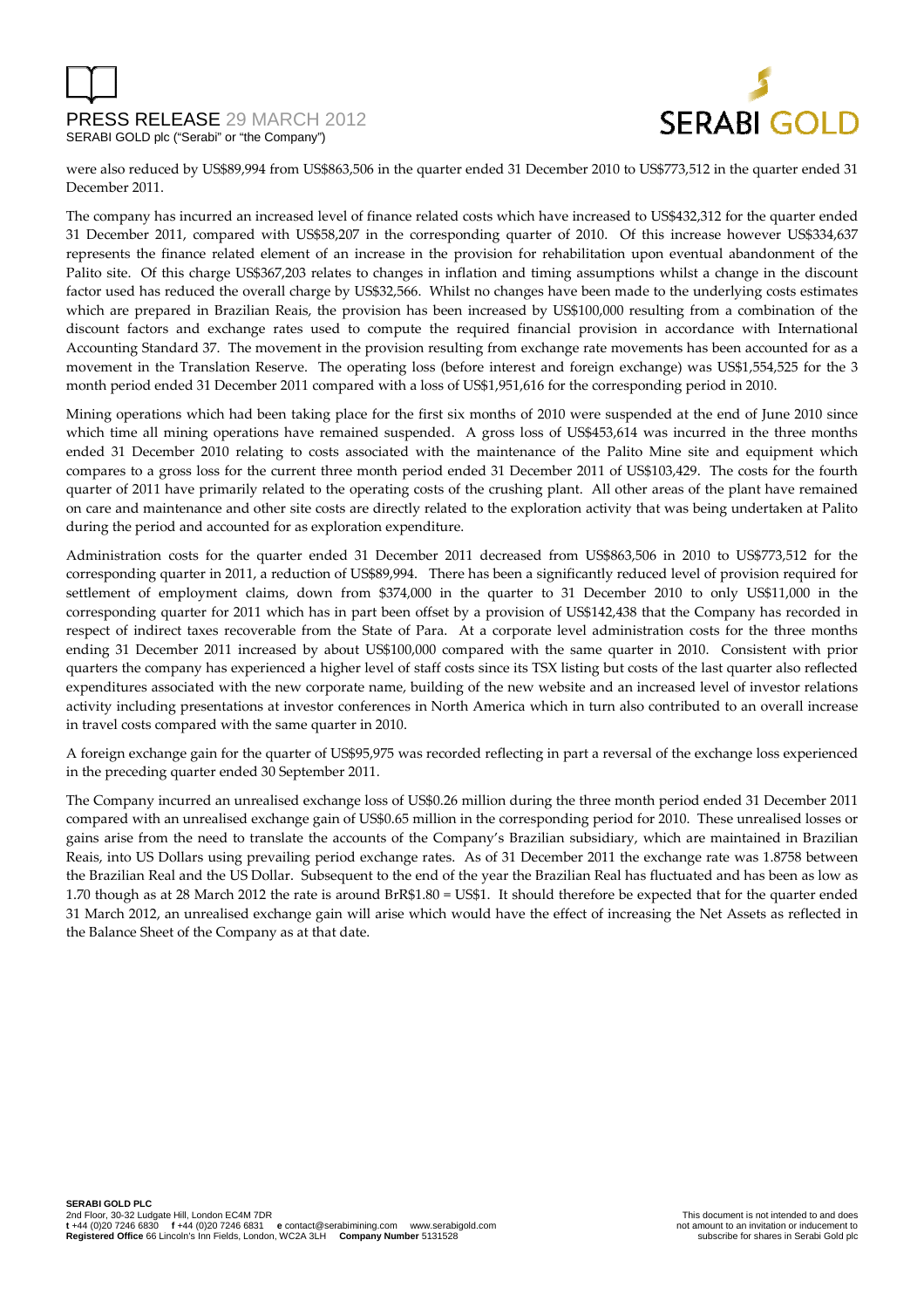

#### **Summary of quarterly results**

|                                             | Ouarter ended  | Ouarter ended  | Ouarter ended  | Ouarter ended  |
|---------------------------------------------|----------------|----------------|----------------|----------------|
|                                             | 31 December    | 30 September   | 30 June        | 31 March       |
|                                             | 2011           | 2011           | 2011           | 2011           |
|                                             | US\$           | US\$           | US\$           | US\$           |
| Revenues                                    | (99)           | 2,843          | 1,063          |                |
| Operating expenses                          | (103, 429)     | (152,001)      | (132, 260)     | (183, 822)     |
| Gross loss                                  | (103, 528)     | (149, 158)     | (131, 197)     | (183, 822)     |
| Administration expenses                     | (773, 512)     | (745,990)      | (701, 818)     | (665, 387)     |
| Settlement of supplier claim                |                |                |                | 540,441        |
| Provision for indirect taxes                | (129, 264)     |                |                |                |
| Option costs                                | (77, 151)      | (92, 399)      | (63,740)       | (30,571)       |
| Gain / (loss) on asset disposals            | 38,803         | (5,204)        | 11,178         | (13, 515)      |
| Depreciation of plant and equipment and     |                |                |                |                |
| provisions                                  | (509, 873)     | (580, 845)     | (593, 796)     | (567, 336)     |
| Operating loss                              | (1,554,525)    | (1,573,596)    | (1,479,373)    | (920, 190)     |
| Exchange                                    | 95,975         | (168, 309)     | (44,988)       | 187,297        |
| Finance costs                               | (432, 312)     | 2,221          | (38, 274)      | (9,749)        |
| Loss before taxation                        | (1,890,862)    | (1,739,684)    | (1,562,635)    | (742, 642)     |
| Loss per ordinary share (basic and diluted) | $(2.96)$ cents | $(2.72)$ cents | $(2.44)$ cents | $(1.65)$ cents |
| Development and deferred exploration costs  | 16,648,884     | 15,122,184     | 14,785,541     | 11,679,390     |
| Property, plant and equipment               | 28,266,092     | 29,132,327     | 34,843,749     | 34,088,905     |
| Total current assets                        | 3,309,822      | 6,376,759      | 10.897,744     | 13,933,052     |
| Total assets                                | 48,224,798     | 50,631,270     | 60,527,034     | 59,701,347     |
| <b>Total liabilities</b>                    | 4,940,318      | 5,302,581      | 6,076,157      | 5,603,473      |
| Shareholder's equity                        | 43,284,480     | 45,328,689     | 54,450,877     | 54,097,874     |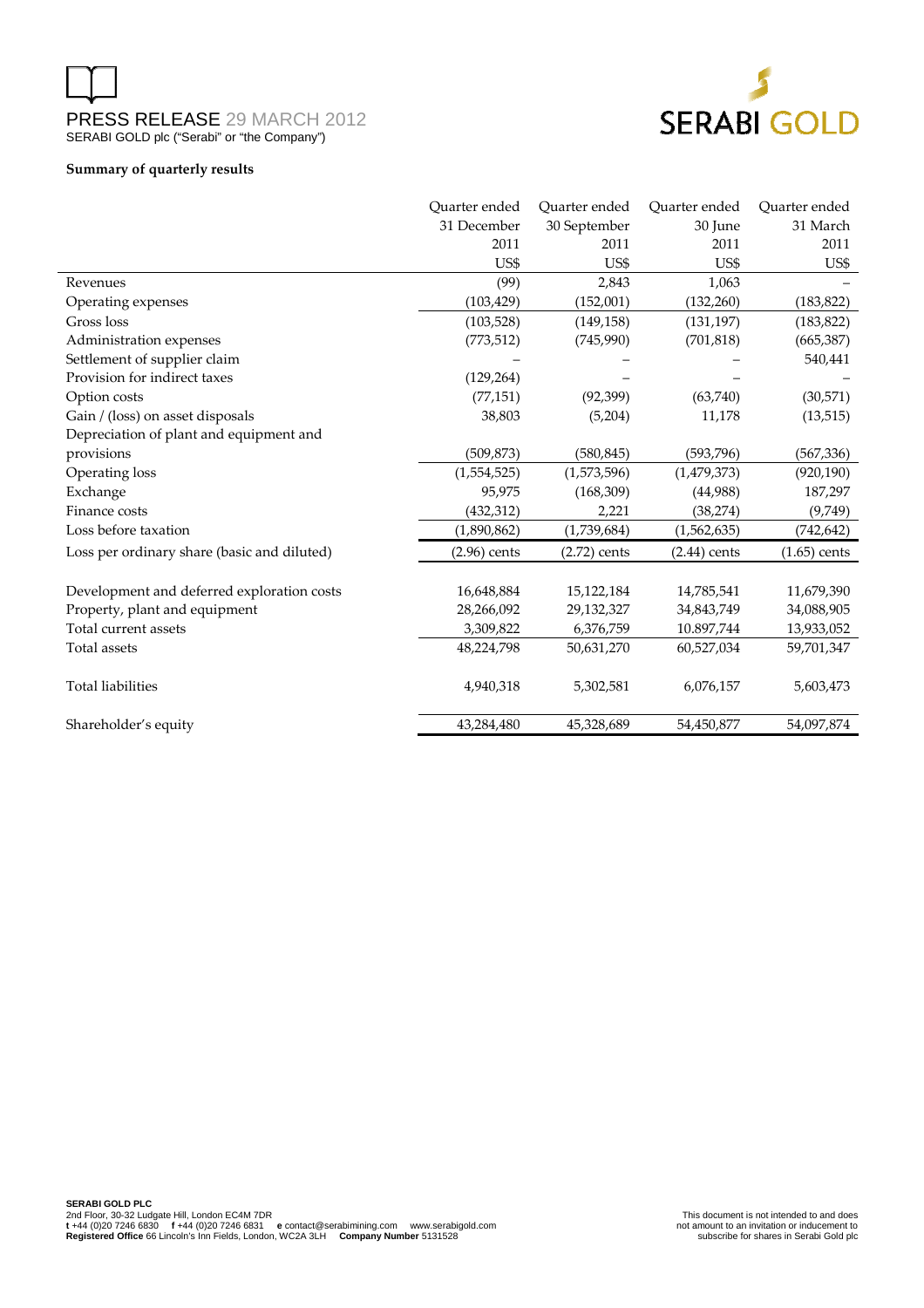

|                                             | Ouarter ended  | Ouarter ended  | Quarter ended  | Ouarter ended  |
|---------------------------------------------|----------------|----------------|----------------|----------------|
|                                             | 31 December    | 30 September   | 30 June        | 31 March       |
|                                             | 2010           | 2010           | 2010           | 2010           |
|                                             | US\$           | US\$           | US\$           | US\$           |
| Revenues                                    | 57,643         | 22,909         | 308,360        | 840,639        |
| Operating expenses                          | (511, 257)     | (411, 103)     | (732,613)      | (761, 773)     |
| Gross profit/(loss)                         | (453, 614)     | (388, 194)     | (424, 253)     | 78,866         |
| Administration expenses                     | (863, 506)     | (561, 015)     | (444,757)      | (397, 634)     |
| Option costs                                |                |                | (25, 102)      | (25, 102)      |
| Write-off of past exploration expenditures  | (28, 569)      |                |                |                |
| Gain / (loss) on asset disposals            | (8,379)        | (25, 103)      | 49,874         | (54, 568)      |
| Impairment                                  |                | (111, 106)     |                |                |
| Depreciation of plant and equipment and     |                |                |                |                |
| provisions                                  | (597, 548)     | (497,439)      | (507, 509)     | (509, 949)     |
| Operating loss                              | (1,951,616)    | (1,582,857)    | (1,351,747)    | (908, 387)     |
| Exchange                                    | 4,085          | 241,092        | (271, 393)     | (1,180)        |
| Finance costs                               | (58, 207)      | (44, 325)      | (11, 444)      | (44, 032)      |
| Loss before taxation                        | (2,005,738)    | (1,386,090)    | (1,634,584)    | (953, 599)     |
| Loss per ordinary share (basic and diluted) | $(4.48)$ cents | $(3.10)$ cents | $(4.70)$ cents | $(2.91)$ cents |
|                                             |                |                |                |                |
| Development and deferred exploration costs  | 9,797,406      | 8,558,842      | 7,475,863      | 7,058,548      |
| Property, plant and equipment               | 33,951,140     | 34,280,250     | 33,024,475     | 33,917,842     |
| Total current assets                        | 11,174,647     | 8,412,810      | 10,198,256     | 6,290,130      |
| Total assets                                | 54,923,193     | 51,251,902     | 50,698,594     | 47,266,520     |
| <b>Total liabilities</b>                    | 10,571,375     | 5,586,203      | 5,870,534      | 5,821,027      |
| Shareholder's equity                        | 44,351,818     | 45,665,699     | 44,828,060     | 41,445,493     |

### **Liquidity and Capital Resources**

The Company had a working capital position of US\$625,602 at 31 December 2011 compared to US\$2,793,046 at 31 December 2010. The working capital position at 31 December 2011 includes cash and cash equivalents of US\$1,406,458 (31 December 2010: US\$8,598,755). The Company does not have any asset backed commercial paper investments. There has been a decrease in cash balances, reflecting that the Company receives cash only in discrete tranches through the issue of new shares and utilises this cash over a period of time to fund its exploration and development activities. Excluding the reduction in cash of US\$7,192,297 there would otherwise appear to have been an improvement in the working capital position compared with 31 December 2010. This has arisen principally through the exercise during the quarter ended 31 March 2011 of the Special Warrants issued by the Company on 2 December 2010. The value attributed to these Special Warrants had been shown at 31 December 2010 as a current liability and excluding this liability, the working capital position at 31 December 2010 would have been US\$7,853,041. As the Company has no source of revenue and is dependent on the issue of additional securities to raise additional cash when it is required, the Company's cash position at any time will be dependent upon the timing of raising new finance and timing and levels of its exploration and development activity.

During the twelve month period ended 31 December 2011, the Company issued 9,124,470 Ordinary Shares and 4,500,000 Warrants for net cash proceeds of US\$4,462,844, of which 9,000,000 Ordinary Shares and 4,500,000 Warrants were issued pursuant to the IPO on the Toronto Stock Exchange completed on 30 March 2011.

The placement comprised the issue of 9,000,000 units where each unit consists of one Ordinary Share and one half of a Warrant whereby each whole Warrant entitles the holder to subscribe for one Ordinary Share at a price of C\$0.75 at any time before 2 December 2012.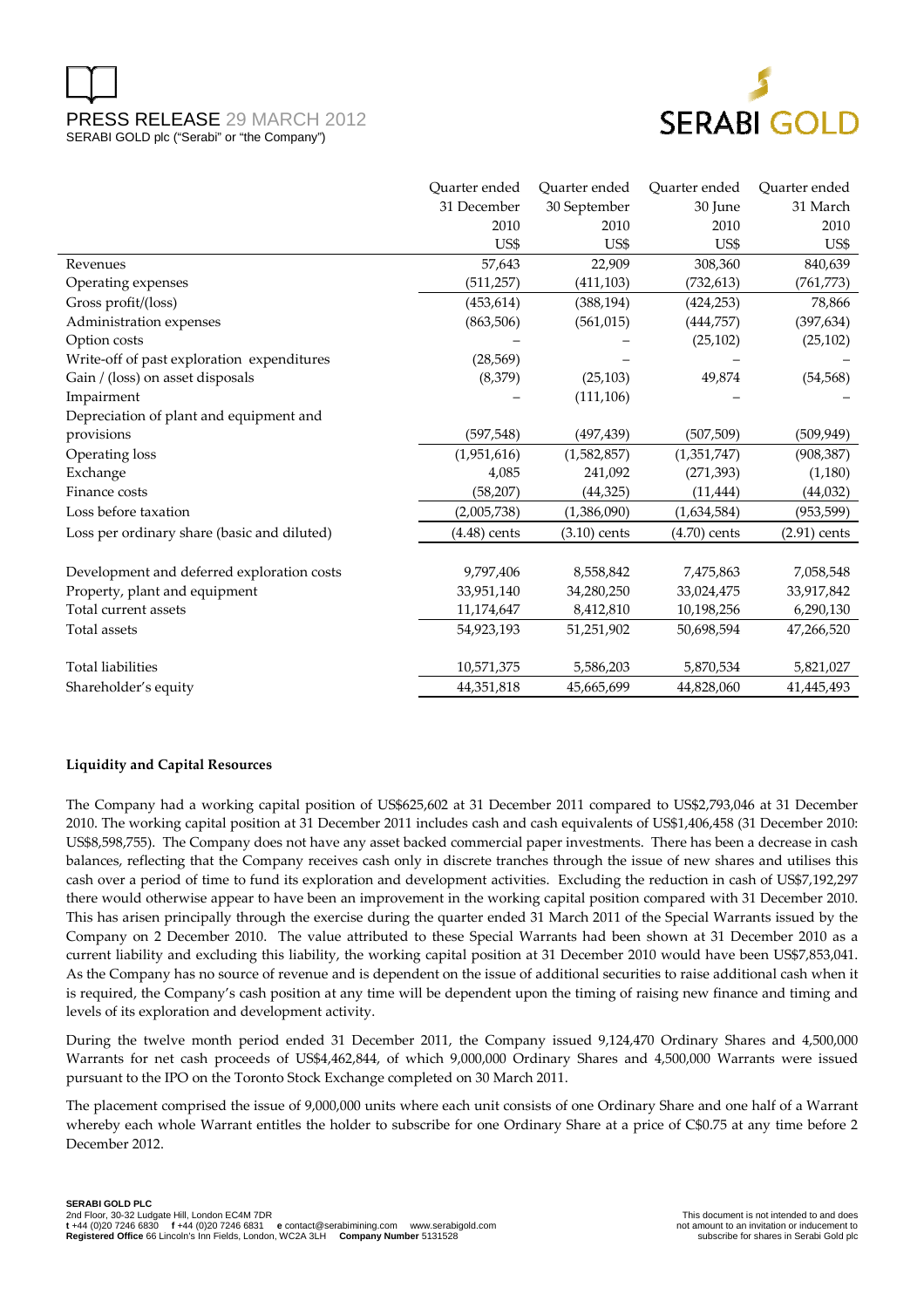

At the same time a further 10,070,000 Ordinary Shares and 5,035,000 Warrants were issued upon the automatic exercise of the Special Warrants issued by the Company on 2 December 2010. Each of the Special Warrants comprised a unit which in turn was comprised of one Ordinary Share and one half of a Warrant whereby each whole Warrant entitles the holder to subscribe for one Ordinary Share at a price of C\$0.75 at any time before 2 December 2012.

The Company has during the twelve month period ended 31 December 2011, incurred costs of US\$8,663,471 on mineral property exploration, US\$119,974 on asset purchases and used cash of US\$3,212,765 on its operating activities.

On 31 December 2011, the Company's total assets amounted to US\$48,224,798 which compares to a value of US\$54,923,193 recorded as at 31 December 2010. Total assets are mostly comprised of property, plant and equipment, which as at 31 December 2011 totalled US\$28,226,000 (December 2010: US\$33,951,000), and deferred exploration and development cost which as at 31 December 2011 totalled US\$16,649,000 (December 2010: US\$9,797,000), of which US\$15,293,000 relates to capitalized exploration expenditures at, or in close proximity to, the Palito Mine. The Company's total assets also included cash holdings of US\$1,406,000 (December 2010: US\$8,599,000).

Receivables of US\$87,000 as at 31 December 2011 have decreased by US\$9,000 compared to the receivables balance of US\$96,000 as at 31 December 2010. The receivables as of 31 December 2011 are primarily deposits paid by the Company. Prepayments as of 31 December 2011 were US\$702,000 compared with US\$1,062,000 as at 31 December 2010, a decrease of US\$360,000. The prepayments primarily represent prepaid taxes in Brazil of US\$616,000, of which the majority is federal and state sales taxes which the Group expects to recover either through offset against other federal tax liabilities or through recovery directly. The amount due is stated net of a provision of US\$127,000 against the future recoverability of indirect state taxes.

The Company's total liabilities at 31 December 2011 of US\$4,940,000 (December 2010: US\$10,571,000) included accounts payable to suppliers and other accrued liabilities of US\$3,193,000 (December 2010: US\$3,874,000). The total liabilities include US\$274,000 (December 2010: US\$249,000) attributable to the £300,000 loan from a related party, which has a repayment date of 31 October 2014 subject to the right of the holder at any time, on one or more occasions, on or before the repayment date, to convert any of the outstanding amounts owed by the Company to Ordinary Shares at a price of 15 pence per Ordinary Share. It also includes the amount of US\$1,451,000 (December 2010: US\$1,389,000) in respect of provisions including US\$1,155,000 (December 2010: US\$1,055,000) for the cost of rehabilitation of the current Palito Mine site at the conclusion of operational activity.

On 24 January 2012 the Company completed a placing of 27.3 million Units whereby each Unit comprised one Ordinary Share of 5 pence par value and one sixth of a share purchase warrant. The proceeds raised from this placing of Units were UK£2.73 million before expenses. These funds are to be utilised for working capital and to enable the Company to complete a Preliminary Economic Assessment on the re-opening of the Palito Mine. Subject to adequate funding being raised management believes that work on the re-commencement of mining operations at the Palito Mine could commence during the 2012 calendar year. Management believes that the Company, subject to the raising of this additional funding during 2012, will have adequate working capital to undertake all of its currently planned exploration and development programmes for the remainder of 2012 in relation to the Company's existing mineral properties and to cover administrative expenses for the same fiscal year.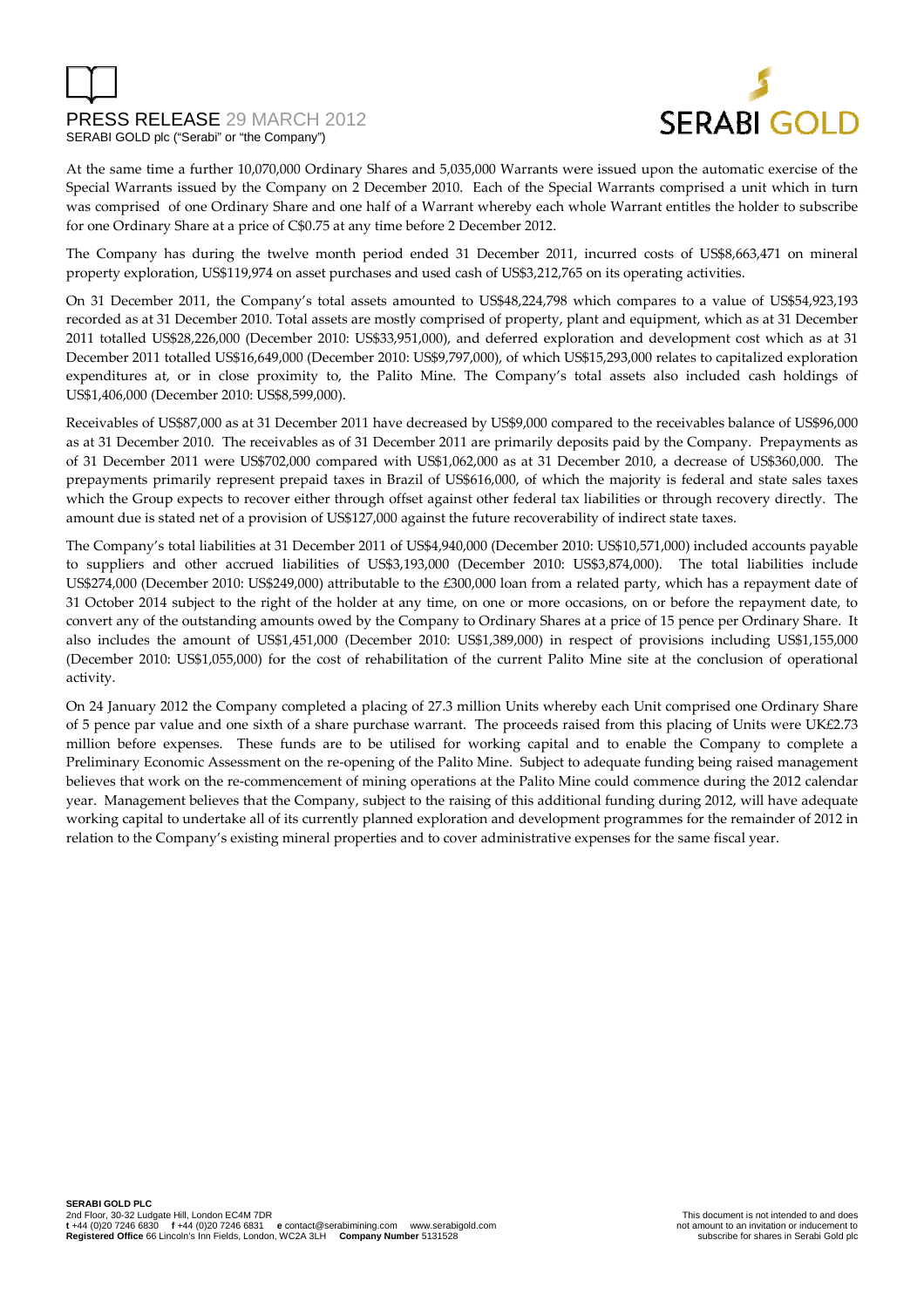



### **Statement of Comprehensive Income**

For the year ended 31 December 2011

|                                                                              |              | Group        |               |
|------------------------------------------------------------------------------|--------------|--------------|---------------|
|                                                                              |              | For the year | For the year  |
|                                                                              |              | ended 31     | ended 31      |
|                                                                              |              | December     | December      |
|                                                                              |              | 2011         | 2010          |
|                                                                              | <b>Notes</b> | US\$         | US\$          |
| <b>CONTINUING OPERATIONS</b>                                                 |              |              |               |
| Revenue                                                                      |              | 3,807        | 1,229,551     |
| Operating expenses                                                           |              | (571, 512)   | (2,416,746)   |
| <b>Gross loss</b>                                                            |              | (567,705)    | (1, 187, 195) |
| Administration expenses                                                      |              | (2,886,707)  | (2,266,912)   |
| Provision for indirect taxes                                                 |              | (129, 264)   |               |
| Share-based payments                                                         |              | (263, 861)   | (103, 876)    |
| Settlement of supplier claim                                                 |              | 540,441      |               |
| Gain/(Loss) on asset disposals                                               |              | 31,262       | (124, 179)    |
| Depreciation of plant and equipment                                          |              | (2,251,850)  | (2, 112, 445) |
| <b>Operating loss</b>                                                        |              | (5,527,684)  | (5,794,607)   |
| Foreign exchange gain/(loss)                                                 |              | 69.975       | (27, 396)     |
| Finance expense                                                              |              | (537, 197)   | (187, 912)    |
| Finance income                                                               |              | 59,083       | 29,904        |
| Loss before taxation                                                         |              | (5,935,823)  | (5,980,011)   |
| Income tax expense                                                           |              |              |               |
| Loss for the period from continuing operations <sup>(1)</sup> <sup>(2)</sup> |              | (5,935,823)  | (5,980,011)   |
|                                                                              |              |              |               |
| Other comprehensive income (net of tax)                                      |              |              |               |
| Exchange differences on translating foreign operations                       |              | (4,957,335)  | 1,613,011     |
| Total comprehensive loss for the period <sup>(2)</sup>                       |              | (10,893,158) | (4,367,000)   |
| Loss per ordinary share (basic and diluted)                                  | 4            | (10.01c)     | (15.21c)      |

(1) All revenue and expenses arise from continuing operations

j.

(2) The Group has no non-controlling interests and all income/(losses) are attributable to the equity holders of the Parent Company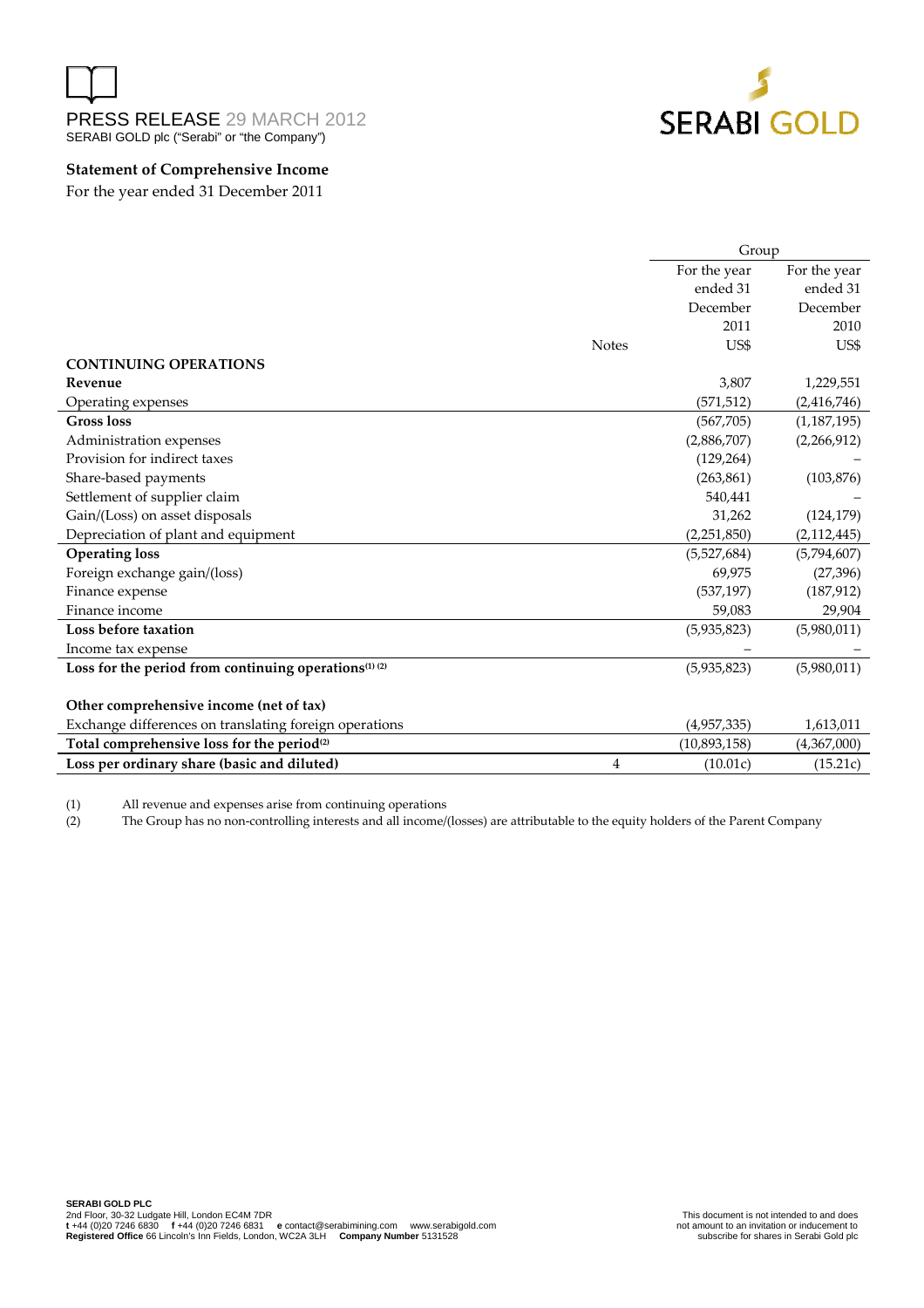



### **Balance Sheets**

As at 31 December 2011

|                                            | Group        |              |                |  |
|--------------------------------------------|--------------|--------------|----------------|--|
|                                            |              | 2011         | 2010           |  |
|                                            | <b>Notes</b> | US\$         | US\$           |  |
|                                            |              |              |                |  |
| Non-current assets                         |              |              |                |  |
| Development and deferred exploration costs | 5            | 16,648,884   | 9,797,406      |  |
| Property, plant and equipment              | 6            | 28,266,092   | 33,951,140     |  |
| Investments in subsidiaries                |              |              |                |  |
| Other receivables                          |              |              |                |  |
| Total non-current assets                   |              | 44,914,976   | 43,748,546     |  |
| <b>Current assets</b>                      |              |              |                |  |
| Inventories                                |              | 1,114,255    | 1,417,804      |  |
| Trade and other receivables                |              | 87,440       | 96,143         |  |
| Prepayments                                |              | 701,669      | 1,061,945      |  |
| Cash and cash equivalents                  |              | 1,406,458    | 8,598,755      |  |
| <b>Total current assets</b>                |              | 3,309,822    | 11,174,647     |  |
| <b>Current liabilities</b>                 |              |              |                |  |
| Trade and other payables                   |              | 2,538,055    | 3,147,258      |  |
| Accruals                                   |              | 146,165      | 174,348        |  |
| Special warrants                           |              |              | 5,059,995      |  |
| Total current liabilities                  |              | 2,684,220    | 8,381,601      |  |
| Net current assets                         |              | 625,602      | 2,793,046      |  |
| Total assets less current liabilities      |              | 45,540,578   | 46,541,592     |  |
| <b>Non-current liabilities</b>             |              |              |                |  |
| Trade and other payables                   |              | 508,680      | 552,027        |  |
| Provisions                                 |              | 1,451,296    | 1,388,571      |  |
| Interest bearing liabilities               |              | 296,122      | 249,176        |  |
| <b>Total non-current liabilities</b>       |              | 2,256,098    | 2,189,774      |  |
| <b>Net assets</b>                          |              | 43,284,480   | 44,351,818     |  |
| Equity                                     |              |              |                |  |
| Share capital                              |              | 29,291,551   | 27,752,834     |  |
| Share premium reserve                      |              | 48,292,057   | 40,754,032     |  |
| Option reserve                             |              | 1,956,349    | 1,648,484      |  |
| Other reserves                             |              | 702,095      | 260,882        |  |
| Translation reserve                        |              | (1,075,167)  | 3,882,168      |  |
| Accumulated losses                         |              | (35,882,405) | (29, 946, 582) |  |
| Equity shareholders' funds attributable to |              |              |                |  |
| owners of the parent                       |              | 43,284,480   | 44,351,818     |  |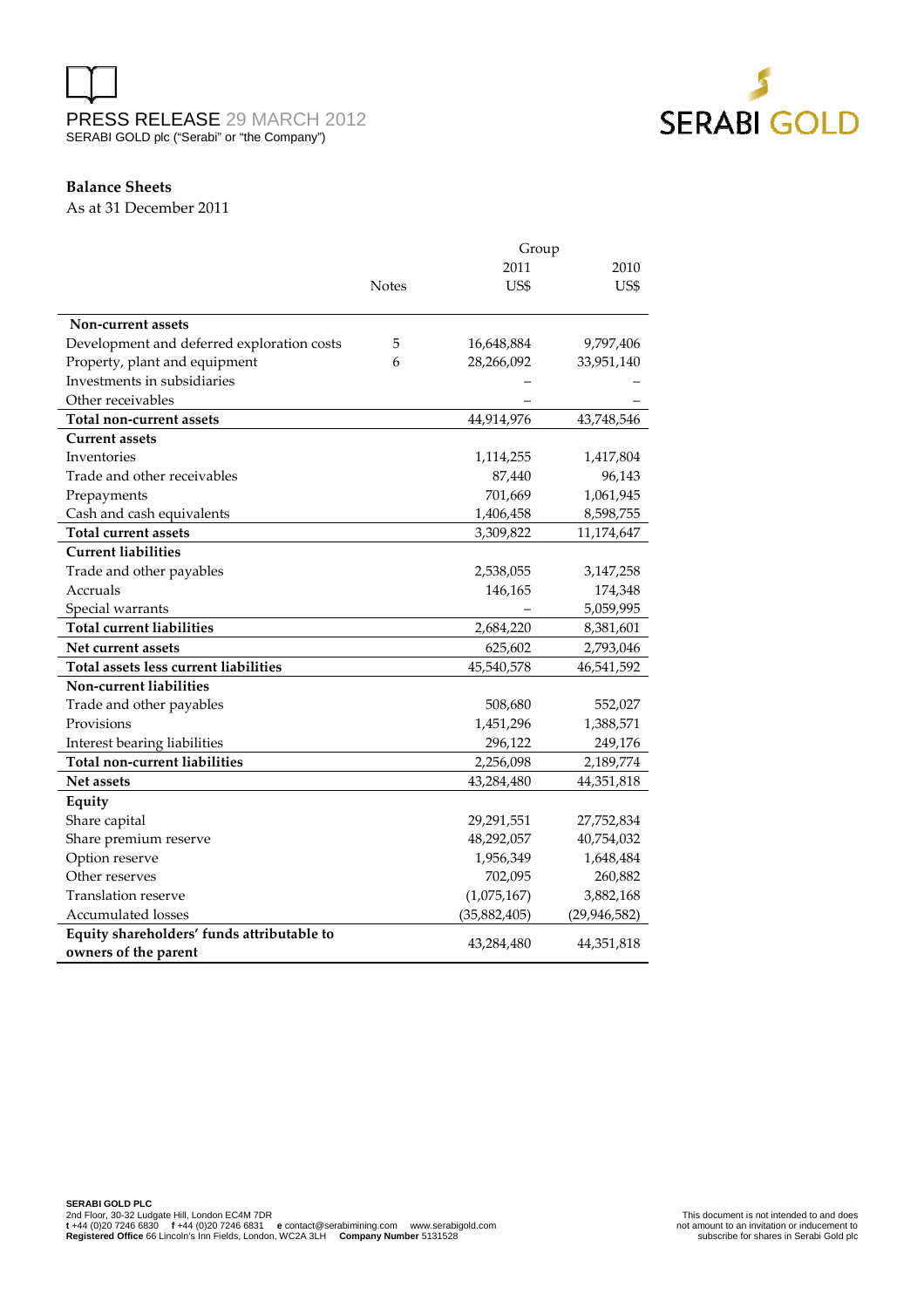



# **Statements of Changes in Shareholders' Equity**

For the year ended 31 December 2011

|                                       |            |            | Share             |          |             |                |              |
|---------------------------------------|------------|------------|-------------------|----------|-------------|----------------|--------------|
|                                       | Share      | Share      | option            | Other    | Translation | Accumulated    |              |
| Group                                 | capital    | premium    | reserve           | reserves | reserve     | losses         | Total equity |
|                                       | US\$       | US\$       | US\$              | US\$     | US\$        | US\$           | US\$         |
| Equity                                |            |            |                   |          |             |                |              |
| shareholders'                         | 26,848,814 | 36,268,991 | 1,523,444         | 260,882  | 2,269,157   | (23,966,571)   | 43,204,717   |
| funds at 31                           |            |            |                   |          |             |                |              |
| December 2009                         |            |            |                   |          |             |                |              |
| Foreign currency                      |            |            |                   |          | 1,613,011   |                | 1,613,011    |
| adjustments                           |            |            |                   |          |             |                |              |
| Loss for year                         |            |            | $\qquad \qquad -$ | -        | -           | (5,980,011)    | (5,980,011)  |
| Total                                 |            |            |                   |          |             |                |              |
| comprehensive                         |            |            |                   |          | 1,613,011   | (5,980,011)    | (4,367,000)  |
| income for the                        |            |            |                   |          |             |                |              |
| year                                  |            |            |                   |          |             |                |              |
| Issue of new                          | 904,020    | 4,520,100  |                   |          |             |                | 5,424,120    |
| ordinary shares                       |            |            |                   |          |             |                |              |
| Costs associated<br>with issue of new |            |            |                   |          |             |                |              |
|                                       |            | (35,059)   |                   |          |             |                | (35,059)     |
| ordinary shares                       |            |            |                   |          |             |                |              |
| Share option                          |            |            | 125,040           |          |             |                | 125,040      |
| expense<br>Equity                     |            |            |                   |          |             |                |              |
| shareholders'                         |            |            |                   |          |             |                |              |
| funds at 31                           | 27,752,834 | 40,754,032 | 1,648,484         | 260,882  | 3,882,168   | (29, 946, 582) | 44,351,818   |
| December 2010                         |            |            |                   |          |             |                |              |
| Foreign currency                      |            |            |                   |          |             |                |              |
| adjustments                           |            |            |                   |          | (4,957,335) |                | (4,957,335)  |
| Loss for year                         |            |            |                   |          |             |                |              |
|                                       |            |            |                   |          | -           | (5,935,823)    | (5,935,823)  |
| Total                                 |            |            |                   |          |             |                |              |
| comprehensive                         |            |            |                   |          |             |                |              |
| income for the                        |            |            |                   |          | (4,957,335) | (5,935,823)    | (10,893,158) |
| year                                  |            |            |                   |          |             |                |              |
| Issue of new                          |            |            |                   |          |             |                |              |
| ordinary shares                       | 731,412    | 4,229,767  |                   | 208,229  |             |                | 5,169,408    |
| for cash                              |            |            |                   |          |             |                |              |
| Issue of new                          |            |            |                   |          |             |                |              |
| ordinary shares                       | 807,305    | 4,004,807  |                   | 232,984  |             |                | 5,045,096    |
| on exercise of                        |            |            |                   |          |             |                |              |
| special warrants                      |            |            |                   |          |             |                |              |
| Costs associated                      |            |            |                   |          |             |                |              |
| with issue of new                     |            | (696, 549) |                   |          |             |                | (696, 549)   |
| ordinary shares                       |            |            |                   |          |             |                |              |
| for cash                              |            |            |                   |          |             |                |              |
| Share option                          |            |            | 307,865           |          |             |                | 307,865      |
| expense                               |            |            |                   |          |             |                |              |
| Equity                                |            |            |                   |          |             |                |              |
| shareholders'                         | 29,291,551 | 48,292,057 | 1,956,349         | 702,095  | (1,075,167) | (35, 882, 405) | 43,284,480   |
| funds at 31                           |            |            |                   |          |             |                |              |
| December 2011                         |            |            |                   |          |             |                |              |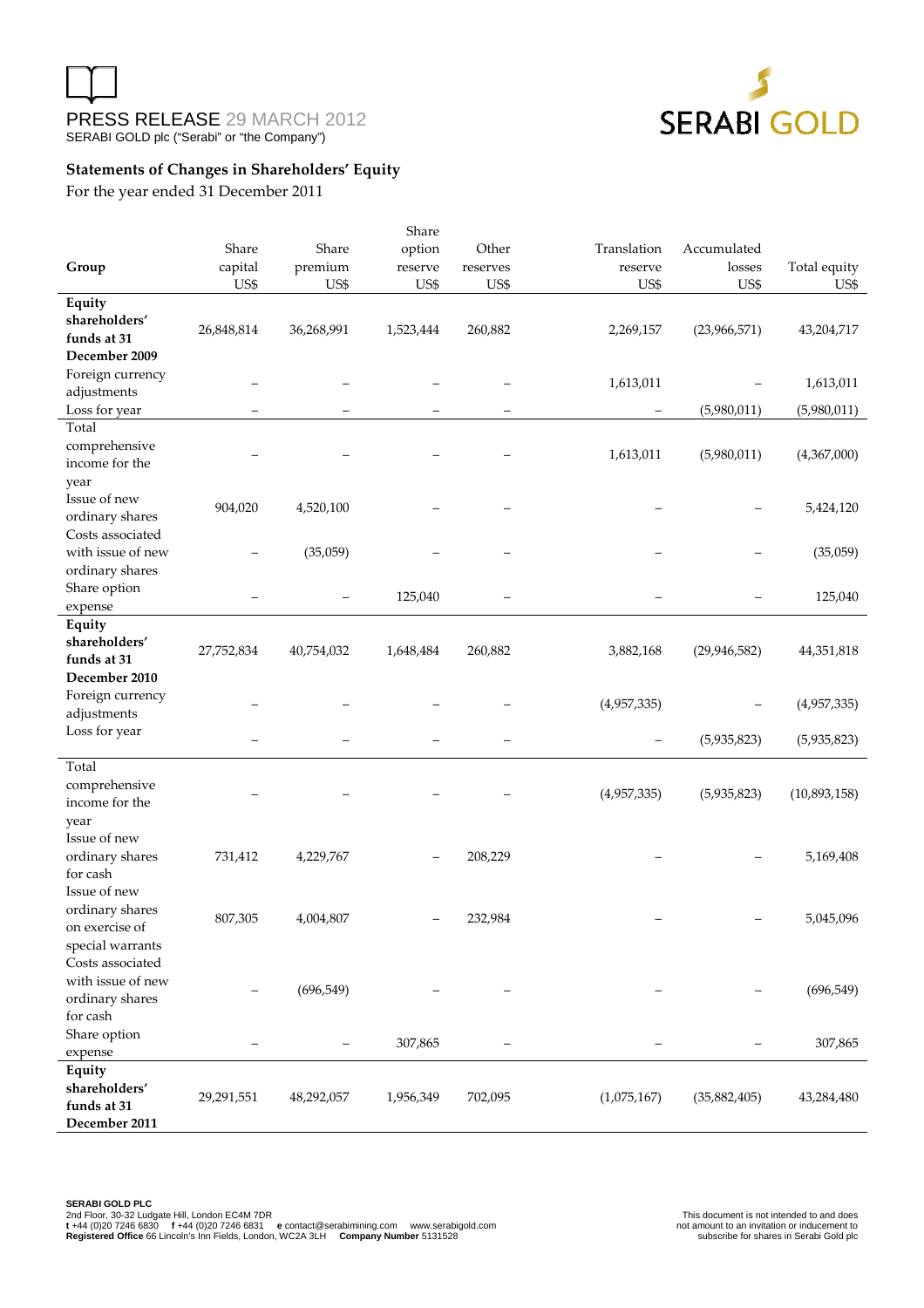



Group

### **Cash Flow Statements**

For the year ended 31 December 2011

|                                                             | stoup       |             |  |
|-------------------------------------------------------------|-------------|-------------|--|
|                                                             | For the     | For the     |  |
|                                                             | year ended  | year ended  |  |
|                                                             | 31 December | 31 December |  |
|                                                             | 2011        | 2010        |  |
|                                                             | US\$        | US\$        |  |
| Cash outflows from operating activities                     |             |             |  |
| Operating loss                                              | (5,527,684) | (5,794,607) |  |
| Depreciation - plant, equipment and mining properties       | 2,251,850   | 2,112,445   |  |
| (Gain)/loss on sale of assets                               | (31,262)    | 124,179     |  |
| Option costs                                                | 263,861     | 103,876     |  |
| Interest paid                                               | (156, 838)  | (149, 439)  |  |
| Foreign exchange                                            | (174, 367)  | (175, 671)  |  |
| Changes in working capital                                  |             |             |  |
| Decrease/(increase) in inventories                          | 162,979     | (95, 530)   |  |
| Decrease/(increase) in receivables, prepayments and accrued | 267,985     | 569,010     |  |
| income                                                      |             |             |  |
| (Decrease)/increase in payables, accruals and provisions    | (269, 289)  | (631, 396)  |  |
| Net cash flow from operations                               | (3,212,765) | (3,937,133) |  |
| <b>Investing activities</b>                                 |             |             |  |
| Proceeds of sale of fixed assets                            | 212,887     | 501,209     |  |
| Purchase of property, plant and equipment                   | (119, 974)  | (7,225)     |  |
| Exploration and development expenditure                     | (8,663,471) | (2,481,665) |  |
| Capital and loan investments in subsidiaries                |             |             |  |
| Interest received                                           | 59,083      | 29,904      |  |
| Net cash outflow on investing activities                    | (8,511,475) | (1,957,777) |  |
| <b>Financing activities</b>                                 |             |             |  |
| Issue of ordinary share capital                             | 4,961,180   | 5,424,120   |  |
| Issue of special warrants                                   | 208,229     | 5,453,761   |  |
| Capital element of finance lease payments                   |             | (79, 303)   |  |
| Payment of share issue costs                                | (696, 549)  | (35,059)    |  |
| Payment of special warrant issue costs                      | (14,900)    | (393,765)   |  |
| Net cash inflow from financing activities                   | 4,457,960   | 10,369,754  |  |
| Net (decrease)/increase in cash and cash equivalents        | (7,266,280) | 4,474,844   |  |
| Cash and cash equivalents at beginning of period            | 8,598,755   | 4,081,882   |  |
| Exchange difference on cash                                 | 73,983      | 42,029      |  |
| Cash and cash equivalents at end of period                  | 1,406,458   | 8,598,755   |  |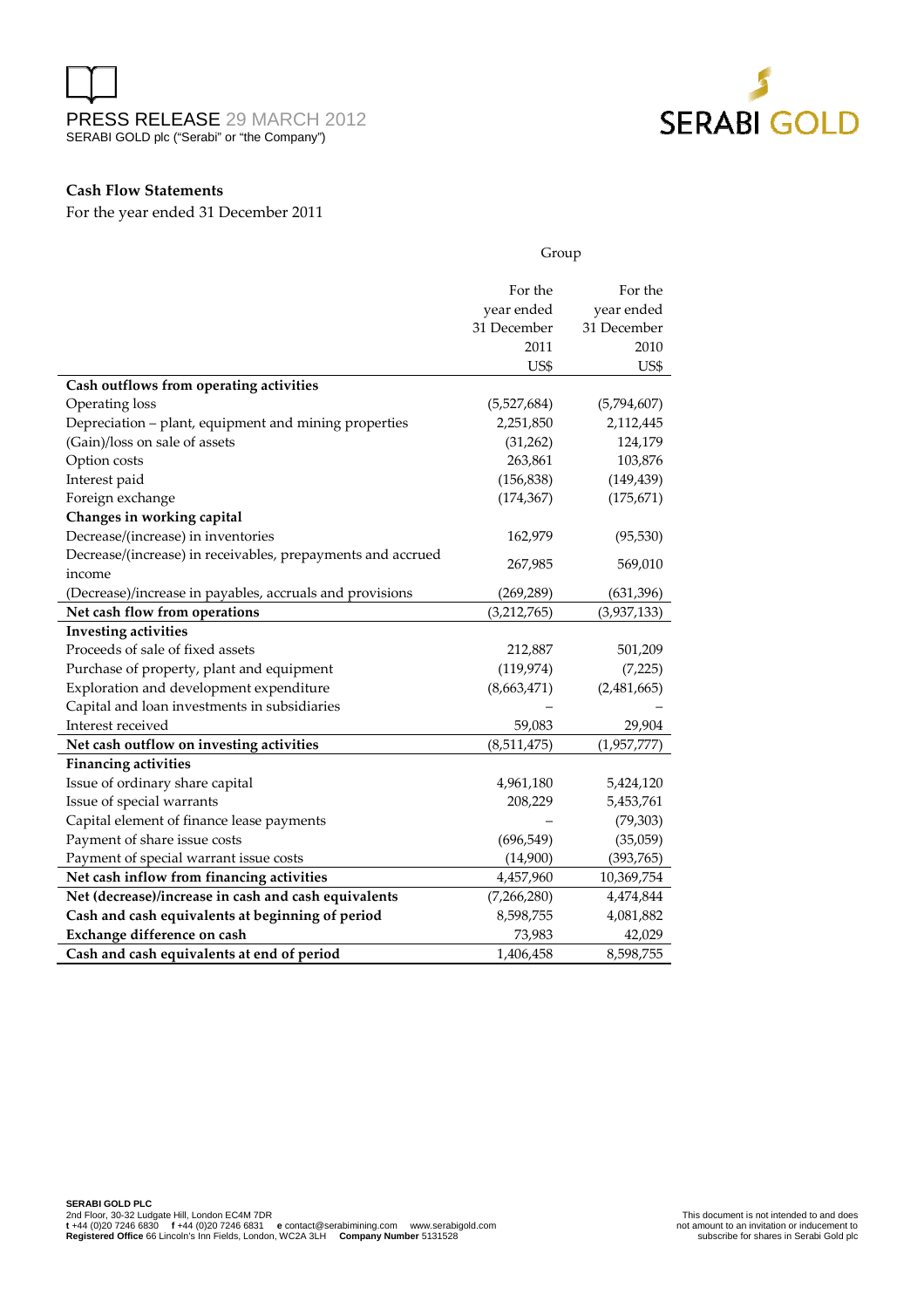



#### **Notes**

#### **1. General Information**

The financial information set out above for the years ended 31 December 2011 and 31 December 2010 does not constitute statutory accounts as defined in Section 434 of the Companies Act 2006, but is derived from those accounts. Whilst the financial information included in this announcement has been compiled in accordance with International Financial Reporting Standards ("IFRS") this announcement itself does not contain sufficient financial information to comply with IFRS. A copy of the statutory accounts for 2010 has been delivered to the Registrar of Companies and those for 2011 will be posted to shareholders. The full audited financial statements for the years end 31 December 2011 and 31 December 2010 do comply with IFRS.

#### **2. Auditor's Opinion**

The auditor has issued an unqualified opinion in respect of the financial statements which does not contain any statements under the Companies Act 2006, Section 498(2) or Section 498(3). The auditor has raised an Emphasis of Matter in relation to going concern and the availability of project finance as follows:

*"In forming our opinion on the financial statements, which is not modified, we have considered the adequacy of the disclosure made in note 1(a) to the financial statements concerning the group and the company's ability to continue as a going concern. The group has identified a requirement to raise additional funds in order to either undertake development of the Palito Mine or to provide additional working capital for its operations, which will require securing new funds from existing or potential investors. These conditions, along with the other matters explained in note 1(a) to the financial statements, indicate the existence of a material uncertainty which may cast significant doubt about the group's and the company's ability to continue as a going concern. The financial statements do not include the adjustments that would result if the group and the company was unable to continue as a going concern."* 

NB : The reference to note 1(a) in the above is a reference to the Basis of Preparation note contained within the Financial Statements from which the extracts reproduced below referring to Going concern and Impairment are taken.

#### **3. Basis of preparation**

The financial statements have been prepared in accordance with International Financial Reporting Standards ("IFRS") in force at the reporting date and their interpretations issued by the International Accounting Standards Board ("IASB") as adopted for use within the European Union and with IFRS and their interpretations issued by the IASB. The consolidated financial statements have also been prepared in accordance with those parts of the Companies Act 2006 applicable to companies reporting under IFRS.

The Company has not adopted any standards or interpretations in advance of the required implementation dates. There has been no significant measurement impact on the consolidated financial statements from new standards or interpretations effective in 2011.

It is not anticipated that the adoption in the future of the new or revised standards or interpretations that have been issued by the International Accounting Standards Board will have a material impact on the Group's earnings or shareholders' funds.

Attention is drawn to the detailed disclosures made in the audited Financial Statements regarding the Basis of Preparation and in particular the following disclosures extracted directly from the audited Financial Statements in respect of Going Concern and Impairment.

#### **Going concern and availability of project finance**

In common with many companies in the exploration and development stages, the Company raises its finance for exploration and development programmes in discrete tranches. The Company is planning to complete during the first half of 2012, the preparation of a Preliminary Economic Assessment ("PEA") of the viability of re-commencing mining operations at the Palito Mine. If, as anticipated, the outcome of the PEA is positive the company will then seek to raise further finance from investors in order to provide sufficient funds to recommence mining operations and provide sufficient working capital for the Group's operations.

Subject to raising this finance and gaining the necessary approval from shareholders in general meeting, the Directors consider that the Company will thereafter have sufficient funds to finance the group and its commitments for the foreseeable future. The Directors have therefore concluded that it is appropriate to prepare the financial statements on a going concern basis.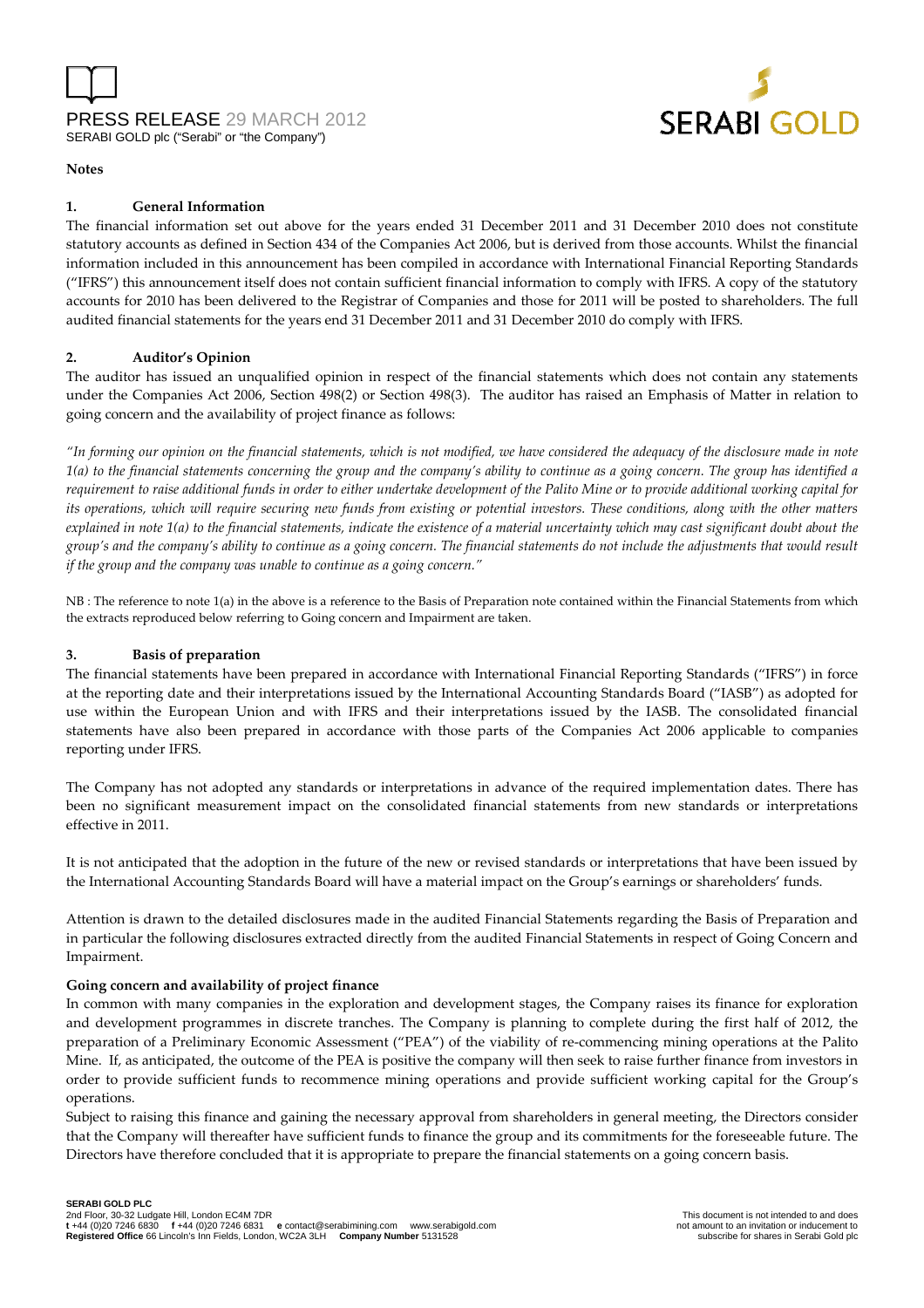

Whilst the Directors are confident that they are taking all the necessary steps to ensure that the funding will be available, there can be no certainty that this will be the case. Were future funding not to become available in an appropriate timescale, which might be the case if the outcome of the PEA was not in line with expectations, the Directors would need to consider alternative strategies and an impairment review would be required in respect of the carrying value of the assets relating to the Palito Mine and other deferred exploration costs. These conditions indicate the existence of a material uncertainty which may cast significant doubt over the Group's and the Company's ability to continue as a going concern. No adjustments to asset carrying values that may be necessary should the Company be unsuccessful in raising the required finance have been recognised in the financial statements.

### **Impairment**

The Directors have undertaken a review of the carrying value of the mining and exploration assets of the Group, and considered the implications of the operational difficulties experienced and the current operational status of Palito. Following this review they have assessed the value of the existing assets on the basis of value in use involving a future recommencement of underground mining operations which is dependent on the ability of the Group to raise future finance and to operate the mine in line with the mine plan that forms the basis of the value in use calculation. The carrying values of assets have not been adjusted to reflect a failure to raise sufficient funds, not achieving the projected levels of operation or that, if a sale transaction were undertaken, the proceeds may not realise the value as stated in the accounts.

#### **4. Loss per share**

The calculation of the basic loss per share of 10.01 cents (2010 loss per share: 15.21 cents) is based on the loss attributable to ordinary shareholders of US\$5,935,823 (2010: loss of US\$5,980,011) and on the weighted average number of ordinary shares of 59,309,035 (2010: 39,316,525) in issue during the period. No diluted earnings per share is presented as the effect of the exercise of share options would be to decrease the loss per share.

### **5. Development and Deferred Exploration costs**

|                                         | Group       |             |  |
|-----------------------------------------|-------------|-------------|--|
|                                         | 31 December | 31 December |  |
|                                         | 2011        | 2010        |  |
|                                         |             |             |  |
| Cost                                    |             |             |  |
| Opening balance                         | 9,797,406   | 6,880,038   |  |
| Exploration and development expenditure | 8,663,471   | 2,481,665   |  |
| Share option charges                    | 44,005      | 21,164      |  |
| Exchange                                | (1,855,998) | 414,539     |  |
| Total as at end of period               | 16,648,884  | 9,797,406   |  |

The value of these investments is dependent on the development of mineral deposits.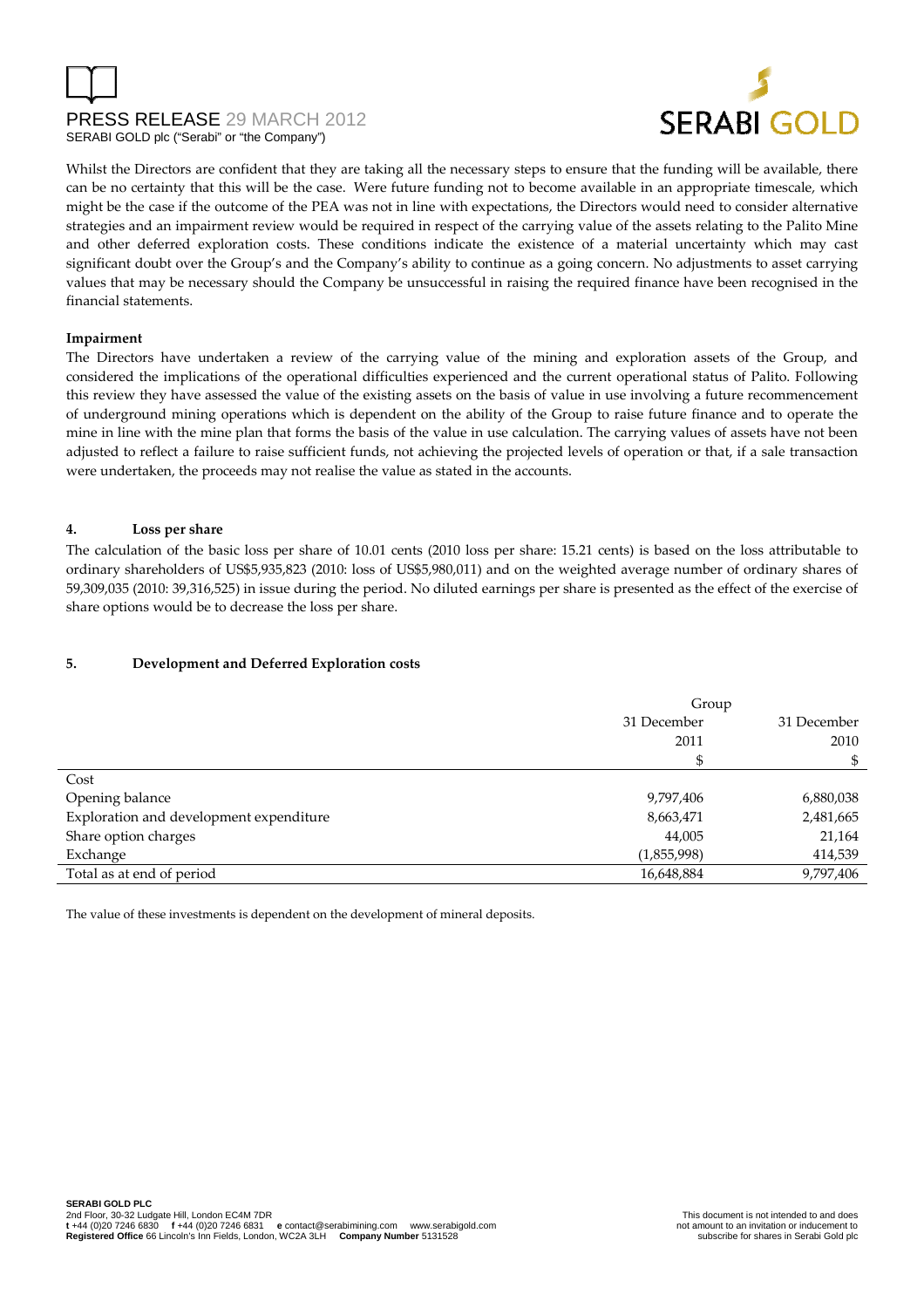



| Land and    | Mining                       | Plant and                     |                              |
|-------------|------------------------------|-------------------------------|------------------------------|
|             |                              |                               | <b>Total</b>                 |
|             |                              |                               |                              |
|             |                              |                               | \$                           |
|             |                              |                               |                              |
| 4,084,536   | 32,549,037                   | 12,635,123                    | 49,268,696                   |
|             |                              | 119,974                       | 119,974                      |
| (456, 402)  | (3, 153, 478)                | (1,305,355)                   | (4,915,236)                  |
|             |                              | (452, 736)                    | (452, 736)                   |
| 3,628,135   | 29,395,559                   | 10,997,006                    | 44,020,699                   |
|             |                              |                               |                              |
| (3,337,117) | (4,323,725)                  | (7,656,714)                   | (15, 317, 556)               |
| (605, 898)  |                              | (1,645,952)                   | (2,251,850)                  |
| 429,640     | 223,988                      | 890,060                       | 1,543,688                    |
|             |                              | 271,111                       | 271,111                      |
| (3,513,375) | (4,099,737)                  | (8, 141, 495)                 | (15,754,607)                 |
|             |                              |                               |                              |
| 114,760     | 25,295,821                   | 2,855,511                     | 28,266,092                   |
|             |                              |                               |                              |
| 747,419     | 28,225,312                   | 4,978,409                     | 33,951,140                   |
|             | buildings<br>- at cost<br>\$ | property<br>$-$ at cost<br>\$ | equipment<br>- at cost<br>\$ |

**Group** 

#### **7. Impairment**

The Directors have considered each of the Group's exploration and development assets on a project-by-project basis. It has considered three general cash generating units for the purpose of this assessment. These are:

- the Palito mine itself including the pre-operating cost, exploration expenditures on establishing the current declared reserve and resource base, land and buildings and plant and machinery associated with the mining operations
- exploration expenditures on areas within the Palito environs but which have not yet been exploited and do not form part of the current declared reserves and resources; and
- exploration expenditures on other tenements.

Following this review and making estimates of the value in use, the Directors have concluded the resulting Net Present Value still supports the carrying value of US\$28.2 million and therefore the Directors have not made any adjustment to the impairment provision currently carried in the books of the group.

In accordance with IAS 36 – Impairment of Assets, any impairment must first be applied against any goodwill allocated to the unit that is impaired and thereafter allocated to the other assets of the unit pro-rata on the basis of the carrying amount of each asset in the unit.